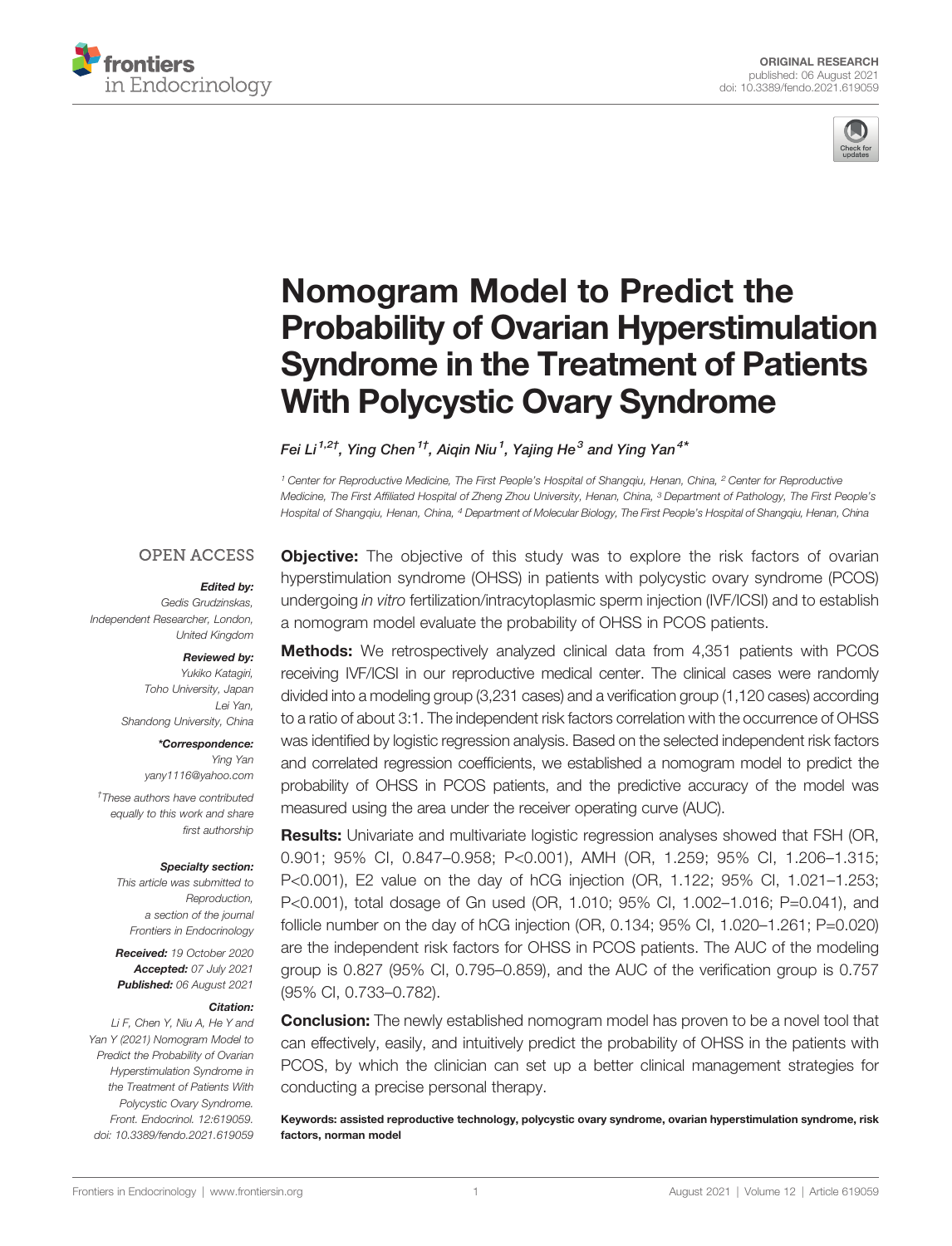# INTRODUCTION

For patients with polycystic ovary syndrome (PCOS), polyfollicular development during controlled ovarian hyperstimulation (COH) in IVF/ICSI occurs easily, which is a difficult problem, and this aroused a general concern in assisted pregnancy by human-assisted reproductive technology (ART) ([1](#page-6-0)). Ovarian hyperstimulation syndrome (OHSS) is a common iatrogenic complication occurring after ovulation hyperstimulation, which seriously affects the physical and mental health of patients and increases the complications in the perinatal period of pregnant women ([2](#page-6-0)). A study showed that in the PCOS group, 22.1% had ovarian hyper stimulation syndrome (OHSS). Also, only 4.7% had OHSS in non-PCOS group (p<0.05) ([3](#page-6-0)). Owing to the threshold window of follicle stimulating hormone (FSH), which is difficult to control, the risk of OHSS is greatly increased in patients with PCOS infertility receiving COH in IVF/ICSI [\(4](#page-6-0)). Therefore, early detection and prevention in advance of OHSS in PCOS patients are extremely important to the safety of COH treatment.

There are many studies regarding the high-risk factors of OHSS in patients with PCOS, those high-risk factors may include the following: age, body mass index (BMI), race, body height, anti-Mullerian hormone (AMH), antral follicle count (AFC), and so on. However, a study showed that the AMH level does not reduce the incidence of OHSS for women with PCOS undergoing an ART treatment ([5](#page-6-0)). Another study showed that patients with a higher value of BMI, free androgen, AFC, follicle number on the day of hCG injection and AMH are more likely to develop OHSS, but not confined to PCOS patients ([6](#page-7-0)). Several studies showed that obese patients with PCOS have a higher OHSS probability than normal-weight patients, and overweight and high serum total cholesterol were risk factors for the outcome of IVF/ICSI cycles in PCOS patients ([7](#page-7-0)). However, the predictive value and clinical usefulness of these variable factors are still controversial ([8](#page-7-0), [9](#page-7-0)). Considering the physical hazards and psychological burden imposed by OHSS on infertile patients, exploring accurate and reliable independent risk factors, which affect the occurrence of OHSS, is necessary.

A nomogram is a tool that provides graphical depictions of all variables in the model and enables the user to easily compute output probabilities. Up to now, there is no report indicating logistic regression-based nomogram model that has been used to predict the probability of OHSS in patients with PCOS. Therefore, identifying different risk factors by logistic regression analysis (using patients derived clinical characteristics and laboratory parameters) to establish a special nomogram model may be an essential option for predicting the probability of OHSS. By using the predictive model, clinicians can not only predict the probability of OHSS but also formulate controlled ovarian hyperstimulation and personalized treatments, which might be leading to a better clinical outcome and improved safety in the PCOS patients receiving the IVF/ ICSI treatment.

At our reproductive medical centers, > 10000 IVF/ICSI cycles are performed each year, which can help us more conveniently to screen out independent predictive factors for the occurrence of

OHSS and construct the nomogram model according to the high-risk factors. This logistic regression-based nomogram model results in the quantified, visualized, and graphical-based calculation of those variable risk factor values, combined with continuously displayed prediction probability, which would lead to the prediction of OHSS probability more accurately, and it can be used for early prevention and treatment of polycystic ovary syndrome.

# MATERIALS AND METHODS

There were 4,351 PCOS patients receiving IVF/ICSI treatment included in this retrospective study. The patients were treated at the reproductive medical center of the First Affiliated Hospital of Zhengzhou University and the Shangqiu First People's Hospital from March 1, 2014, to October 30, 2018. Each PCOS patient was identified by their unique medical record number, and these clinical cases were randomly divided into a modeling group (3,231 cases) and a verification group (1,120 cases) according to a ratio of about 3:1. The random grouping principle used an automated random number generator in SPSS 22.0. The study project has been reviewed and approved by the hospital IRB committees. Diagnosis and treatment strategy designing was conducted by experienced senior physicians. The patient data were collected and reviewed by specialists and double checked by two additional investigators to ensure accuracy and complete for quality control.

Patients selection and inclusion criteria were according to the Rotterdam criteria, at least possessing two of the following three criterions can be defined as PCOS: (1) rare ovulation or chronic anovulation; (2) having hyperandrogenemia or hiperandrogen clinical manifestation; (3) demonstrating polycystic ovarian changes by ultrasound determination and exclusion of other etiologies ([4](#page-6-0), [6\)](#page-7-0). Patients with the following exclusion criteria were included: IVF/ICSI contraindications, uterine malformations, chromosomal abnormalities, rheumatic immune system diseases, untreated endometrial lesions, drug allergies, severe mental system diseases, pituitary tumors, congenital diseases, and abnormalities of blood glucose, blood pressure, thyroid function, prolactin, and so on.

The patients were put on either the GnRH-agonist protocol or GnRH antagonist protocol for IVF/ICSI followed by embryo transfer in the same cycle. The initial dose of gonadotropin (Puregon, Organon, The Netherlands) was formulated based on the patient's sinus follicle count, age, BMI, and response to the previous ovarian stimulation cycle. Then, the doses of gonadotropin could be sequencely adjusted according to the patient's responses. According to the guidelines of the Chinese Medical Association, when dominant follicles measuring > 16 mm in diameter accounted for 60% of all follicles, or when a follicle reached 20 mm in mean diameter and three follicles > 17 mm, 250 µg of human chorionic gonadotropin (Livzon Pharmaceuticals, China) was used to trigger injection. 37 hours after injection, eggs were collected under vaginal ultrasound guidance. After embryo transfer, corpus luteum support therapy was given, progesterone soft capsules (French apricot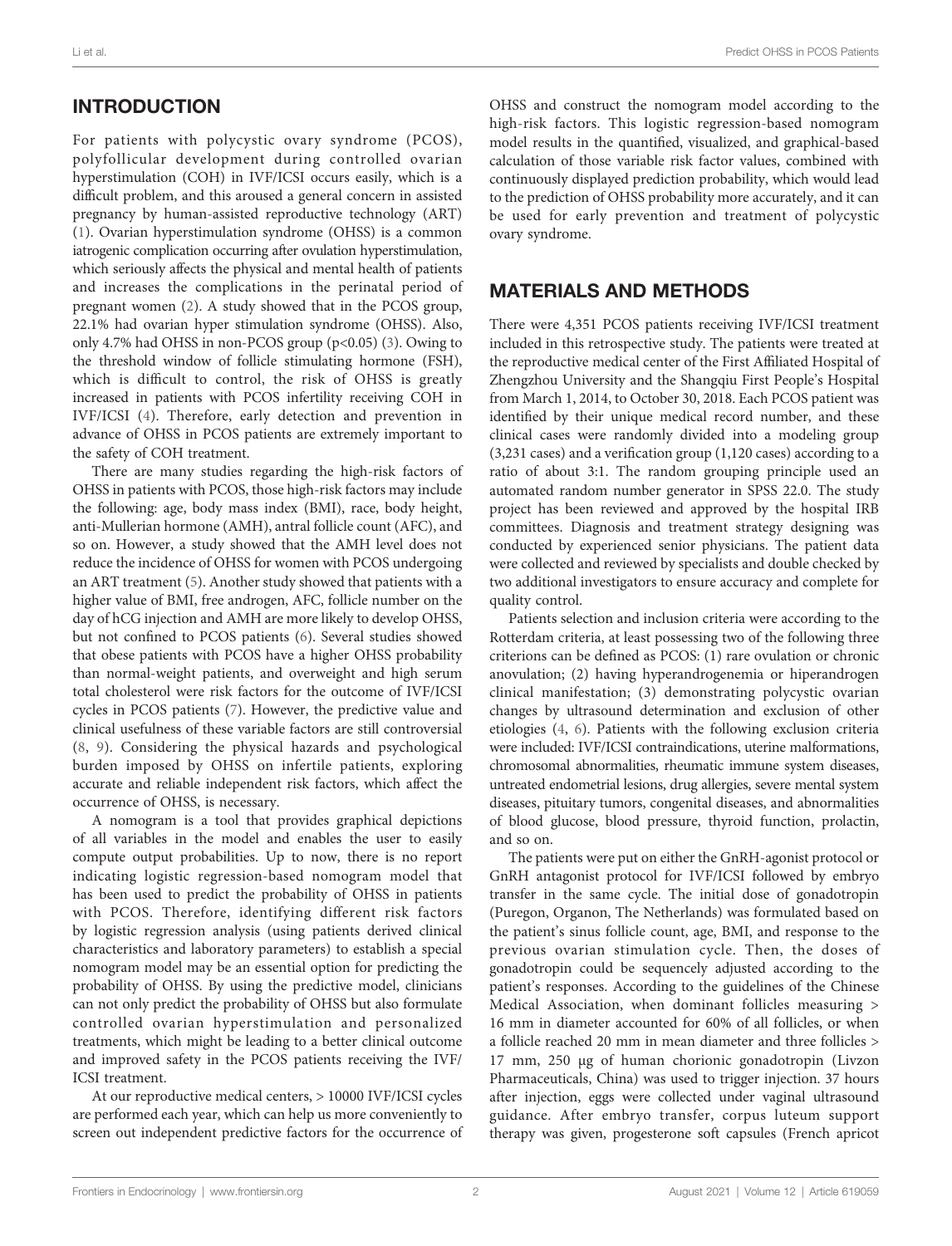<span id="page-2-0"></span>pharmacy) 0.2 g, vaginal administration, twice a day. The number of embryos transferred varied from one to two based on the principle of the Health Ministry of China.

For the purpose of our study, we have used the following criteria to define ovarian hyper-stimulation syndrome (OHSS), as long as any of the following diagnoses are met, we assume that the patient has OHSS: (a) ovary enlargement, bloating, mild abdominal pain, ovary diameter <8 cm; (b) severe bloating, nausea and vomiting, presence of ascites, and the ovarian diameter is 8 to 12 cm; (c) ascites (or pleural effusion), oliguria  $( $300 \text{ ml/d or} < 30 \text{ ml/h}$ ), HCT > 0.45, hyponatremia (sodium)$ < 135 mmol/L), low osmolality (< 282 mmol/L), hyperkalemia (potassium >5 mmol/L), hypoproteinemia (serum albumin < 35  $g/L$ ), ovary diameter > 12 cm; (d) tension ascites/large pleural effusion, HCT > 0.55, WBC >  $15 \times 10^9$ /L, oliguria/anuria, vascular embolism, acute respiratory distress syndrome [\(7](#page-7-0)–[9](#page-7-0)).

## Statistical Analysis

All analyses were performed using the statistical packages R (The R Foundation; [http://www. R-project.org;](http://www. R-project.org) version 3.6.1) and SPSS 22.0 (IBM, Armonk, NY, USA). The continuous variable data are expressed as the mean ± standard deviation and were compared using Student's t test or the Wilcoxon rank sum test, categorical variables are expressed as percentages and were compared using the chi-square test. The relevant factors affecting the final live birth rate were determined by logistic regression analysis and P<0.05 was considered to be a statistically significant effect, which is considered as an independent influencing factor that affects OHSS. Based on the results of multi-factor logistic regression analysis and the regression

coefficients of related variables, the corresponding nomogram was constructed to be a graphic representation of the prediction model with the R language software.

The predictors included in the multivariable model were preselected based on knowledge from the existing literature, in this study, variables entered into the model were the FSH, AMH, E2 values on the day of hCG injection, total dosage of Gn used, and follicle number on the day of hCG injection. The points for each variable are summed on the total points line. Then, a vertical line is projected from the total points line, which corresponds to the individual probability obtained from OHSS.

The prediction performance of the nomogram model was verified by using Bootstrap equivalent repeated sampling 1000 times. In addition, the receiver operating characteristic (ROC) curve was used to determine the best critical value, corresponding sensitivity and specificity. The area under the ROC curves was used to qualify the accuracy of test results: 0.50 to 0.70 of the area under ROC was set to as a low accuracy, 0.71 to 0.90 is medium accuracy, and >0.90 is high accuracy. P<0.05 indicates that the difference is statistically significant.

# RESULTS

Based on the clinical characteristics and laboratory analysis, 986 patients were classified into the OHSS group, and 3,365 patients were in the non-OHSS group. The results of comparison of the baseline clinical and laboratory data are listed in Table 1. In comparison of 15 parameters between the OHSS group and non-OHSS group, eight have statistically significant difference,

**TABLE 1** | Comparison of clinical characteristics in the PCOS patients with and without OHSS.

| <b>Factors</b>                              | OHSS group (n=986)    | Non-OHSS group (n=3365) | $t/x^2$ value | P value |
|---------------------------------------------|-----------------------|-------------------------|---------------|---------|
| Age (years)                                 |                       |                         | 1.095 0.579   |         |
| $<$ 30                                      | 62.7 (618/986)        | 64.3 (2164/3365)        |               |         |
| $30 - 35$                                   | 32.2 (317/986)        | 30.4 (1023/3365)        |               |         |
| $>35$                                       | 5.1 (51/986)          | 5.3 (178/3365)          |               |         |
| Infertility years                           |                       |                         | 0.991 0.609   |         |
| $<$ 3                                       | 29.1 (287/986)        | 29.6 (996/3365)         |               |         |
| $3 - 4$                                     | 39.1 (386/986)        | 37.4 (1260/3365)        |               |         |
| >4                                          | 31.8 (313/986)        | 33 (1109/3365)          |               |         |
| BMI (Kg/M2)                                 | $24.26 \pm 3.462$     | $24.12 \pm 4.181$       | 1.020         | 0.308   |
| FSH (IU/L)                                  | $5.640 \pm 1.472$     | $5.8577 \pm 1.647$      | $-3.706$      | < 0.001 |
| Basal LH (IU/L)                             | $9.771 \pm 6.663$     | $9.355 \pm 6.899$       | 1.661         | 0.097   |
| Basal E2 (ng/L)                             | $69.75 \pm 288.605$   | 74.80 ± 362.898         | $-0.398$      | 0.691   |
| Basal P (µg/L)                              | $0.699 \pm 1.438$     | $0.767 \pm 1.789$       | $-1.073$      | 0.283   |
| AMH (ng/mL)                                 | $8.48 \pm 4.080$      | $5.42 \pm 2.497$        | 28,808        | < 0.001 |
| AFC(n)                                      | $22.41 \pm 4.589$     | $21.93 \pm 4.982$       | 2.699         | 0.007   |
| No. of treatment cycles                     |                       |                         | 0.145 0.703   |         |
| $\leq 1$                                    | 52.4 (517/986)        | 51.7 (1739/3365)        |               |         |
| >1                                          | 47.6 (469/986)        | 48.3 (1626/3365)        |               |         |
| Total dosage of Gn used                     | $2101.79 \pm 970.693$ | 1997.24 ± 893.265       | 3.168         | < 0.001 |
| Duration of Gn used                         | $13.97 \pm 3.190$     | $13.50 \pm 2.926$       | 4.315         | < 0.001 |
| E2 value on the day of hCG injection        | $6355.3 \pm 2538.789$ | $6014.2 \pm 1545.565$   | 5.179         | < 0.001 |
| follicle number on the day of hCG injection | $24.05 \pm 9.693$     | $18.56 \pm 5.377$       | 22.961        | < 0.001 |
| Oocyte number                               | $22.29 \pm 11.256$    | $16.56 \pm 6.500$       | 20.197        | < 0.001 |
|                                             |                       |                         |               |         |

Data are shown as means ± standard deviation. BMI, body mass index; FSH, follicular-stimulating hormone; LH, luteinizing hormone; E2, estradiol; P, progesterone; AMH, anti-Müllerian hormone; AFC, antral follicle counting; Gn, Gonadotropin.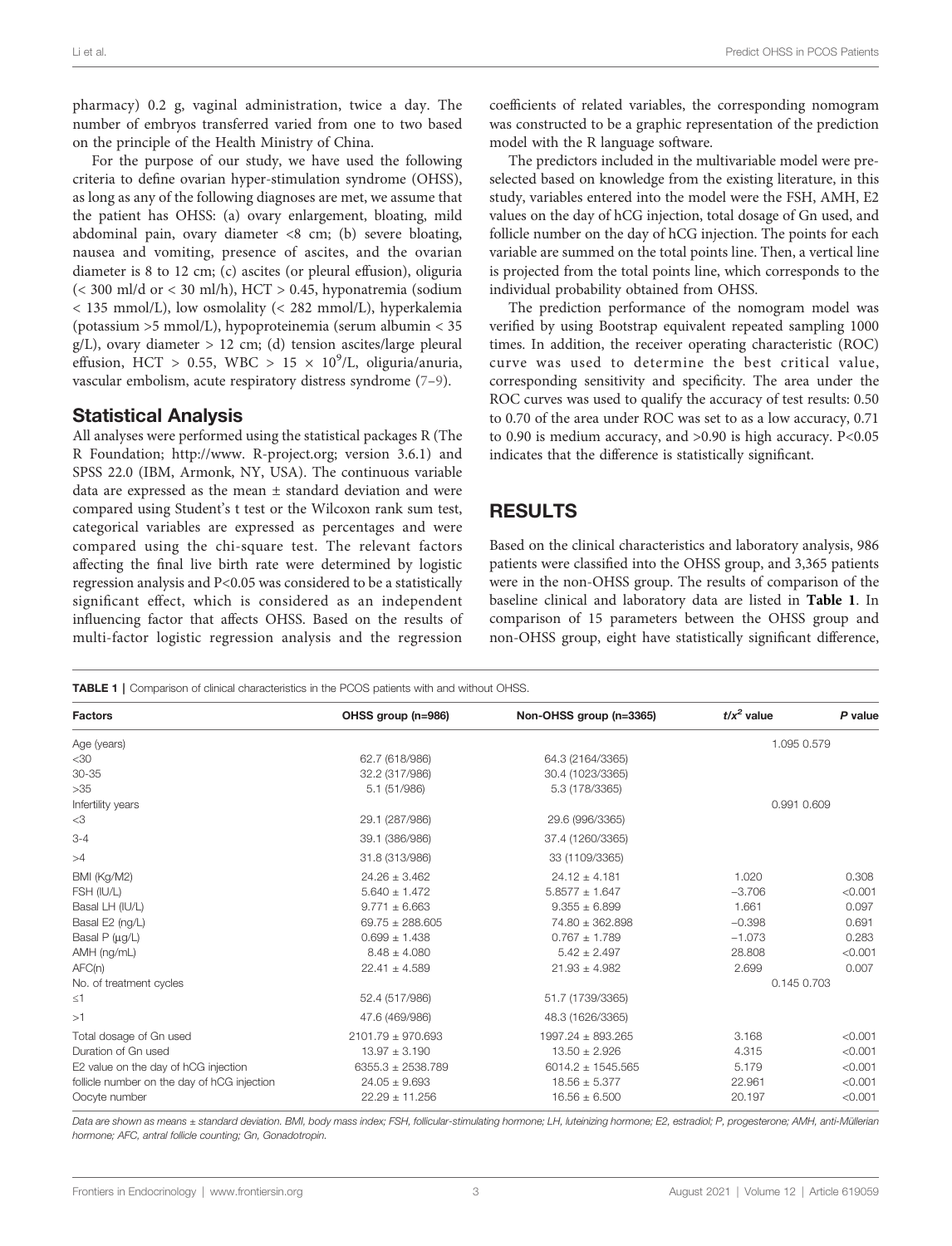which include FSH, AMH, AFC, total dosage of Gn used, duration of Gn used, E2 value on the day of hCG injection, follicle number on the day of hCG injection, and oocyte number ([Table 1](#page-2-0)).

Multiple univariate logistic regression analysis demonstrated that FSH (OR, 0.901; 95% CI, 0.847–0.958; P<0.001), AMH (OR, 1.259; 95% CI 1.206–1.315; P<0.001), E2 value on the day of hCG injection (OR, 1.122; 95% CI, 1.021–1.253; P<0.001), total dosage of Gn used (OR, 1.010; 95% CI, 1.002–1.016; P=0.041), and follicle number on the day of hCG injection (OR, 0.134; 95% CI,

1.020–1.261; P=0.020) are the independent risk factors for OHSS development (Table 2).

On the basis of the univariate and multivariate logistic regression analyses we have shown above, a nomogram prediction model incorporating the significant risk factors was established to predict the involvement probability of OHSS (Figure 1).

The equation describing the probability of OHSS was as follows: P= −3.47315 to 0.05521 × FSH+0.24700 × AMH+0.00014 × total dosage of Gn used  $+0.00015 \times E2$  value on the day of hCG injection  $+0.07249 \times$  follicle number on the day of hCG injection.

**TABLE 2** | Logistic regression analysis of factors related to OHSS.

| <b>Factors</b>                              | <b>Unadiusted</b> |                 |         | Adjusted  |                 |         |
|---------------------------------------------|-------------------|-----------------|---------|-----------|-----------------|---------|
|                                             | <b>OR</b>         | 95% CI          | P value | <b>OR</b> | 95% CI          | P value |
| FSH (IU/L)                                  | 0.916             | $0.875 - 0.960$ | < 0.001 | 0.901     | $0.847 - 0.958$ | 0.001   |
| AMH (ng/mL)                                 | 1.361             | 1.323-1.399     | < 0.001 | 1.259     | 1.206-1.315     | < 0.001 |
| AFC(n)                                      | 1.022             | 1.006-1.038     | 0.007   | 1.002     | 0.983-1.022     | 0.804   |
| Total dosage of Gn used                     | 1.032             | 1.013-1.051     | < 0.001 | 1.010     | 1.002-1.016     | 0.041   |
| Duration of Gn used                         | 1.053             | 1.028-1.078     | < 0.001 | 1.029     | $0.977 - 1.084$ | 0.282   |
| E2 value on the day of hCG injection        | 1.116             | 1.102-1.131     | < 0.001 | 1.122     | 1.021-1.253     | < 0.001 |
| follicle number on the day of hCG injection | 1.113             | $1.101 - 1.125$ | < 0.001 | 1.134     | 1.020-1.261     | 0.020   |
| Oocyte number                               | 1.088             | 1.078-1.098     | < 0.001 | 0.966     | $0.882 - 1.058$ | 0.460   |

FSH, follicular-stimulating hormone; AMH, anti-Müllerian hormone; AFC, antral follicle counting; Gn, gonadotropin.



FIGURE 1 | Nomogram to predict the probability of OHSS in PCOS related infertility patients. The probability of OHSS is calculated by drawing a line to the point on the axis for each of the following variables: FSH, AMH, E2 value on the day of hCG injection, total dosage of Gn used and follicle number on the day of hCG injection. The points for each variable are summed and located on the total points line. Next, a vertical line is projected from the total points line to the predicted probability bottom scale to obtain the individual probability of OHSS.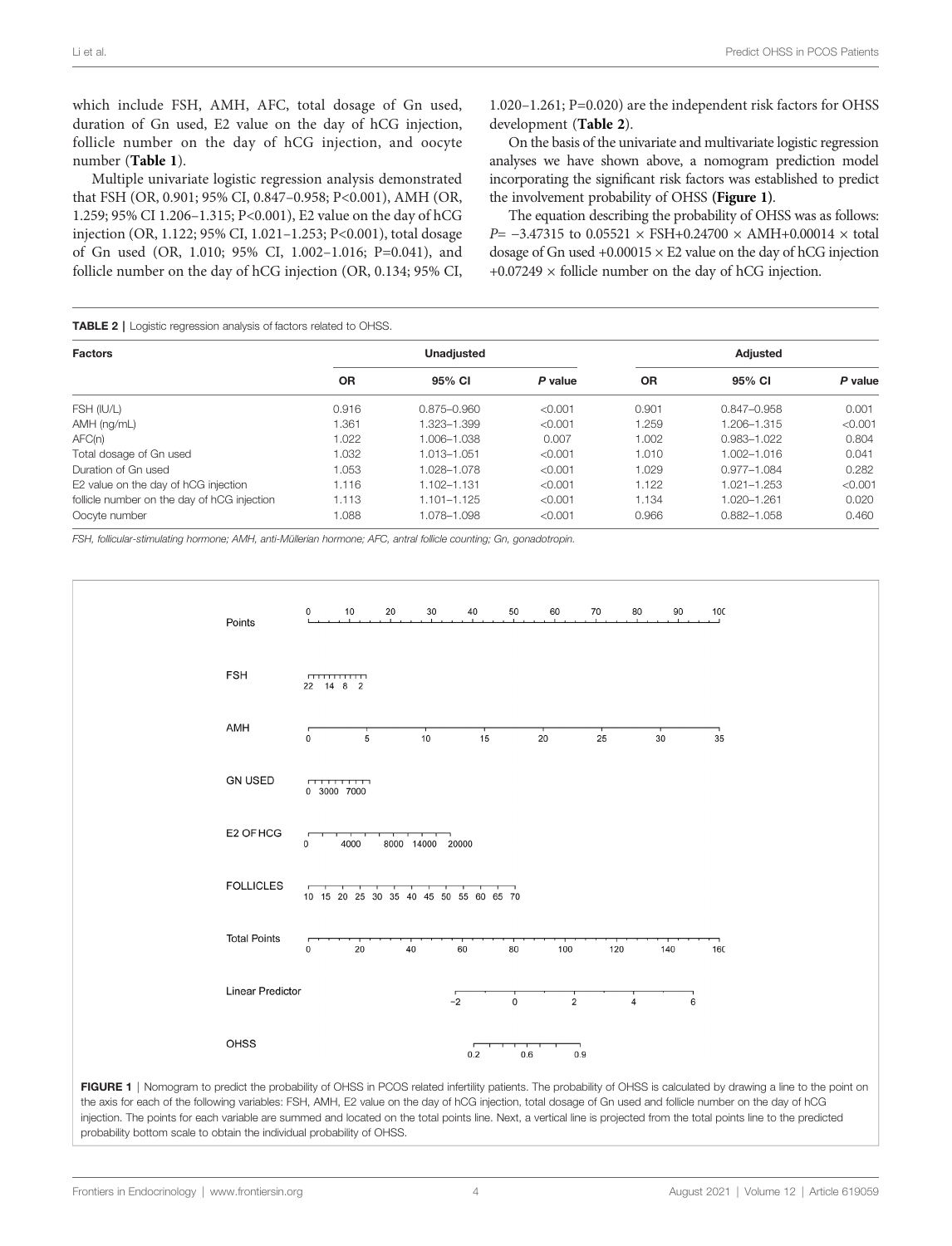Using the nomogram prediction model, a table was composed to obtain the individual scores of each independent predictor. A regression model was established to generate a regression coefficient for each variable, and the generated maximum absolute value of coefficient was converted at 100 score. All other variables were divided by this maximum, then multiplied by 100 to convert into the corresponding score. These scores were cumulatively summed, and the total summed score will be used to predict the probability of each influencing factor.

According to the principle of 3:1 random sampling, patients were divided into a modeling group (3231 cases) and a verification group (1120 cases). There was no statistically significant difference in baseline data between the two groups (Table 3). Prediction accuracy of OHSS development in the patients with PCOS was evaluated by the calculation of AUC. The results demonstrated that the AUC was 0.827 (95% CI, 0.795–0.859), the specificity was 0.9578, the sensitivity was 0.7963, and the accuracy was 0.8777, respectively, indicating that the prediction model has a good conformity. In the calibration curves of the modeling group with verification group, the standard curve and the calibration prediction curve fit well, indicating that the predicted value and the observed value derived from this model are in good compliance (Figures 2, [3](#page-5-0)).

# **DISCUSSION**

PCOS is one of the most common endocrine diseases of women in the childbearing age, and it is also a major risk factor for OHSS development in artificial reproductive therapy (ART). Preventing

Li et al. Predict OHSS in PCOS Patients



FIGURE 2 | Discrimination for the training cohort. The AUC (mfp) of the modeling group is 0.827 (95% CI=0.795~0.859).

the occurrence of OHSS in the patients with PCOS has always been a tough and hotspot in the clinical research of the ART [\(4,](#page-6-0) [10\)](#page-7-0). The response to follicle-stimulating hormone during controlled ovulation in the patients with PCOS may be fluctuated and may be variable. Beginning with a low dose, follicle-stimulating hormone administration may result in

TABLE 3 | Baseline characteristics of patients in the modeling and validation groups.

| <b>Factors</b>                              | Modeling group ( $n = 3231$ ) | Validation group ( $n = 1120$ ) | T value     | P value     |  |  |
|---------------------------------------------|-------------------------------|---------------------------------|-------------|-------------|--|--|
| Age (years)                                 |                               |                                 | 0.157 0.925 |             |  |  |
| $<$ 30                                      | 63.1 (2039/3231)              | 63.8 (714/1120)                 |             |             |  |  |
| $30 - 35$                                   | 31.7 (1024/3231)              | 31.2 (348/1120)                 |             |             |  |  |
| $>35$                                       | 5.2 (168/3231)                | 5.0 (58/1120)                   |             |             |  |  |
| Infertility years                           |                               |                                 |             | 0.085 0.959 |  |  |
| $<$ 3                                       | 29.3 (947/3231)               | 29.6 (332/1120)                 |             |             |  |  |
| $3 - 4$                                     | 38.2 (1234/3231)              | 38.3 (429/1120)                 |             |             |  |  |
| >4                                          | 32.5 (1050/3231)              | 32.1 (359/1120)                 |             |             |  |  |
| BMI (Kg/M2)                                 | $24.18 \pm 4.158$             | $24.06 \pm 3.635$               | 0.824       | 0.410       |  |  |
| FSH (IU/L)                                  | $5.90 \pm 1.645$              | $5.73 \pm 1.475$                | 0.488       | 0.626       |  |  |
| Basal LH (IU/L)                             | $9.26 \pm 7.059$              | $8.86 \pm 6.044$                | 0.698       | 0.506       |  |  |
| Basal E2 (ng/L)                             | 78.30 ± 393.01                | $71.43 \pm 148.27$              | 1.456       | 0.176       |  |  |
| Basal P (µg/L)                              | $0.80 \pm 1.709$              | $0.88 \pm 1.728$                | $-1.951$    | 0.147       |  |  |
| AMH (ng/mL)                                 | $6.10 \pm 3.204$              | $6.16 \pm 3.204$                | $-0.487$    | 0.626       |  |  |
| AFC(n)                                      | $21.91 \pm 5.154$             | $22.39 \pm 4.055$               | $-1.825$    | 0.199       |  |  |
| No. of treatment cycles                     |                               |                                 | 0.010 0.921 |             |  |  |
| $\leq$ 1                                    | 52.1 (1683/3231)              | 52.3 (586/1120)                 |             |             |  |  |
| >1                                          | 47.9 (1548/3231)              | 47.7 (534/1120)                 |             |             |  |  |
| Total dosage of Gn used                     | $2139.43 \pm 895.442$         | 2256.07 ± 920.135               | $-1.125$    | 0.267       |  |  |
| Duration of Gn used                         | $13.92 \pm 2.981$             | $14.50 \pm 2.849$               | $-1.822$    | 0.207       |  |  |
| E2 value on the day of hCG injection        | $6076.39 \pm 1.848$           | $6135.19 \pm 1.752$             | $-0.930$    | 0.353       |  |  |
| follicle number on the day of hCG injection | $19.75 \pm 6.985$             | $19.95 \pm 7.023$               | $-0.815$    | 0.415       |  |  |
| Oocyte number                               | $17.80 \pm 8.204$             | $18.03 \pm 8.161$               | $-0.797$    | 0.426       |  |  |
|                                             |                               |                                 |             |             |  |  |

BMI, body mass index; FSH, follicular-stimulating hormone; LH, luteinizing hormone; E2, estradiol; P, progesterone; AMH, anti-Müllerian hormone; AFC, antral follicle counting; Gn, Gonadotropin.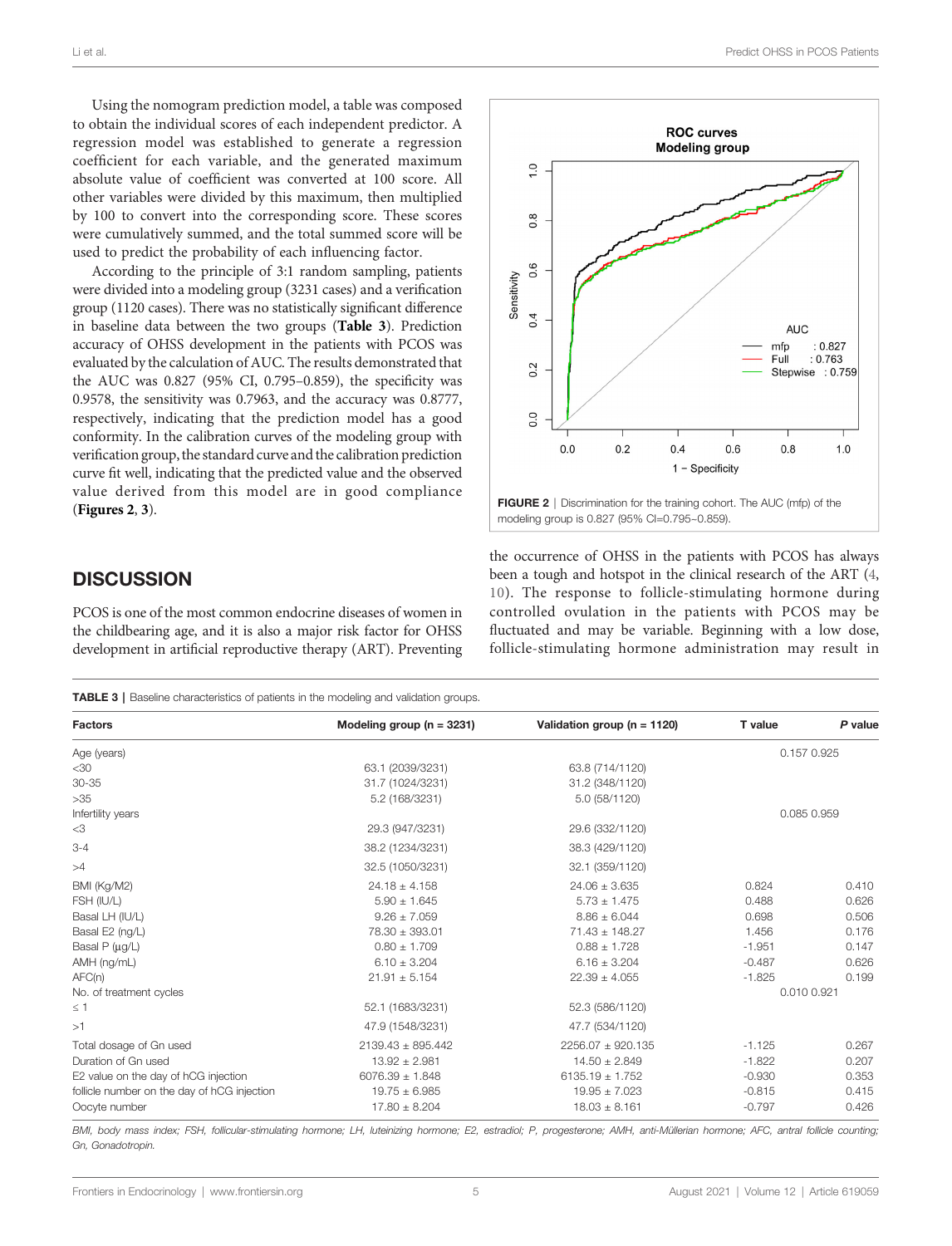<span id="page-5-0"></span>

ovarian unresponsiveness or only a single follicle development, however, a slightly higher dose of follicle-stimulating hormone may lead to an excessive ovarian recruitment, which makes the patients face a high risk of OHSS [\(11](#page-7-0)). Although successful controlled ovarian hyperstimulation without OHSS occurring is an urgent problem to be solved, a practical prediction model for the ART clinical treatment is still absent so far. In this study, we have established a nomogram model to predict the risk of OHSS development in the PCOS patients during controlled ovarian hyperstimulation treatment. By integrating relevant influencing factors, we transformed the logistic regression data into quantifiable, visualization, and graphical outcomes. The graphics were used to calculate the value of an individual variable and predict the probability of the eventual occurrence of OHSS in PCOS patients. The nomogram model established by us demonstrates a favorable prediction accuracy and specificity with an AUC of 0.827 (95% CI, 0.795–0.859). Compared with other prediction models of ART, the nomogram model is more intuitive and practical, and more convenient for clinicians to calculate the probability of OHSS risk according to the patient's personal situation. In addition, it is possible to provide a more substantial judgment for the formulation of clinical interventions.

The pathogenesis of OHSS development is not clear so far. Patients with OHSS may manifest as blood volume reduction and blood concentration, hypovolemic shock, hypoperfusion of blood flow, which may cause liver and kidney function failure in severe cases ([12,](#page-7-0) [13](#page-7-0)). In our study, an objective and accurate prediction nomogram model for OHSS was set up and validated in infertility patients with PCOS. Multiple univariate logistic regression analysis demonstrated that FSH, AMH, E2 value on the day of hCG injection, total dosage of Gn used and follicle

number on the day of hCG injection are independent risk factors for OHSS development, these results are similar to previous studies. A study showed that patients with a higher value of natural follicle count, preovulatory follicles, and AMH are more likely to develop OHSS [\(8\)](#page-7-0). Another study showed that the basal serum AMH level predicted OHSS better than age, and BMI with a specificity of 81.3%. Both the basal serum AMH level (odds ratio, 1.7856;  $P = 0.0003$ ) and serum E2 level on the day of hCG injection administration (odds ratio,  $1.0005$ ;  $P = 0.0455$ ) proved to be significant predictors of OHSS by logistic regression analysis ([9\)](#page-7-0). Furthermore, some studies have demonstrated that the high risk factors associated with OHSS mainly include [\(6,](#page-7-0) [14\)](#page-7-0): (1) low age (age <35 years); (2) low body weight; (3) polycystic ovary syndrome; (4) overdoses of exogenous ovarian stimulation during ovulation induction; (5) high plasma levels of estrogen; (6) having a history of OHSS [\(15](#page-7-0), [16\)](#page-7-0). Studies have also shown that multiple follicles developed at the same time during the ovulation induction cycle, higher number of eggs obtained in the ART cycle and higher doses of exogenous human chorionic gonadotropin administration during the ovulation induction cycle, as well as pregnancy, may lead to an increased risk of OHSS ([17\)](#page-7-0). Follicles numbers on the day of hCG injection are believed to be an excellent indicator for predicting the occurrence of OHSS; however, this predictive factor seems to have a relatively low specificity (0.69) ([18\)](#page-7-0).

In a report in 2014, Steward et al. analyzed 256,381 ovulation induction cycles, found that the number of eggs retrieved >15 could significantly increase the risk of OHSS ([19\)](#page-7-0). Kwee et al. found that AFC is another major risk factor for predicting OHSS. When AFC>14, the sensitivity to predict the occurrence of OHSS is 0.82, and the specificity is 0.89 [\(20\)](#page-7-0). In another study, Ng et al. found that when AFC>9, the sensitivity of OHSS risk is 60%, and the specificity is 71% ([21\)](#page-7-0). An RCT study by Lee et al. in 2007 showed that AMH and hCG injection doses are better predictors for OHSS than age and BMI. When AMH concentration >3.62 g/L and E2 value on the day of hCG injection >1431 ng/L, the two parameters are significant predictors on the development of moderate to severe OHSS ([22\)](#page-7-0). In addition, Tarlatzi et al. found that when the E2 value on the day of hCG injection is over 8077.67 pmol/L, the possible sensitivity of severe OHSS occurring is 85.0% and specificity is 71.8% [\(23\)](#page-7-0). Studies by Griesinger et al. also showed that E2 level on hCG daily administration is an effective indicator for prediction of severe OHSS in the patients with PCOS. The sensitivity and specificity are 62.3% and 63.6%, respectively [\(24](#page-7-0)). The study of Ashrafi et al. found that when hCG daily dose E2 >7505.2 pmol/L, predictive sensitivity of moderate/severe OHSS is 96.5% with a specificity 83.7% ([25\)](#page-7-0). In our study, five independent risk factors were found to be associated with the development of OHSS, this is roughly consistent with the conclusions of some previous studies. Because these risk factors that correlated to the occurrence of OHSS have been successfully screened, the nomogram model may provide a much more precise and accurate prediction for the patients with OHSS.

According to our study results, over dose of exogenous ovulation-stimulating drugs is one of the high-risk factors for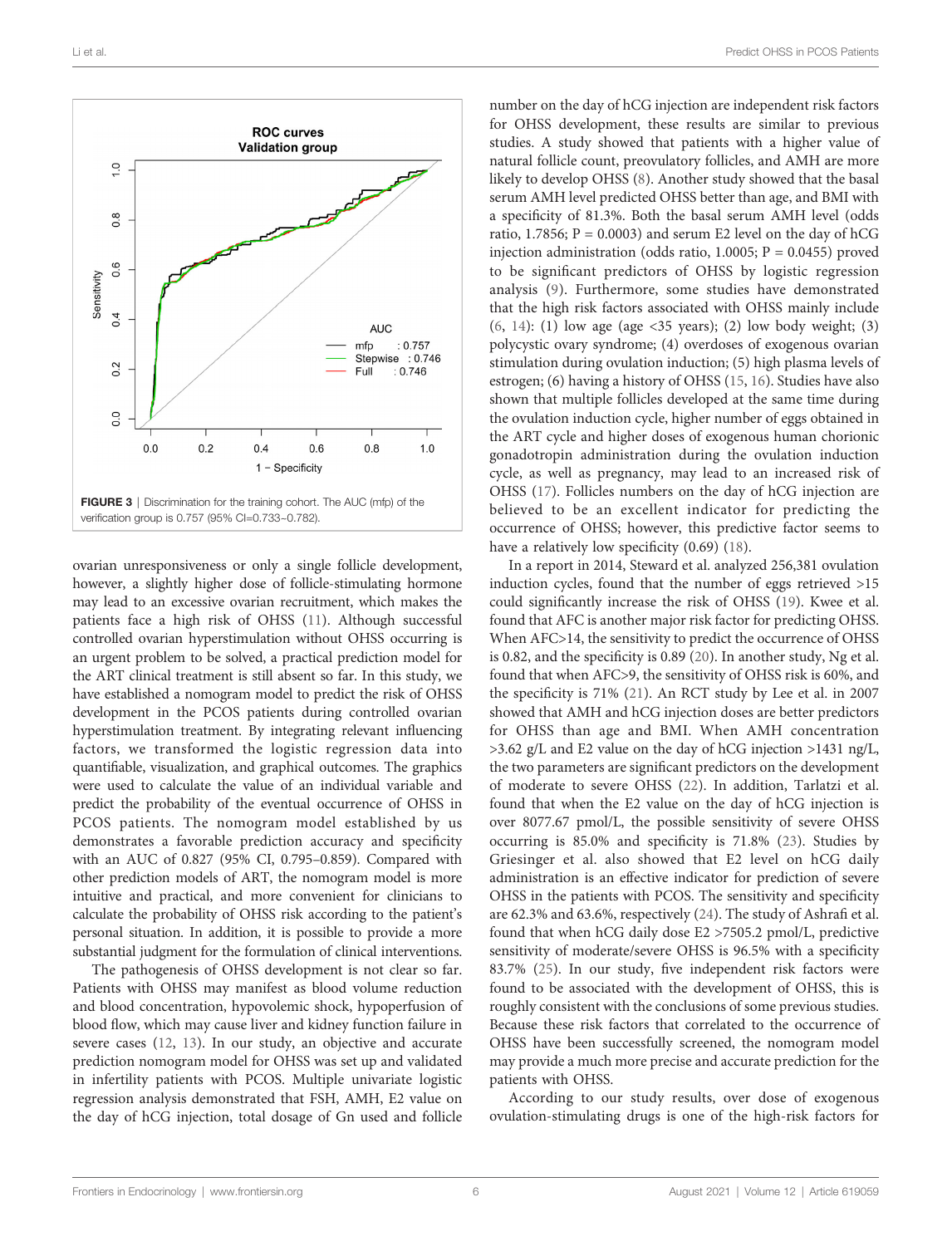<span id="page-6-0"></span>OHSS development. Therefore, the minimum dose of gonadotropin achieving therapeutic effect should be a consideration principle of the ovulation-stimulation strategy. In addition, ultrasound detection of follicular development and serum estradiol levels are important parameters in dynamic monitoring of OHSS occurring, it is necessary to monitor the ovarian reserve and endocrine status from the initial clinical basic state, then periodically examine the follicular development and serum estradiol level during the ovulation induction cycle, to avoid or reduce the probability of OHSS [\(26](#page-7-0), [27](#page-7-0)). Furthermore, overmuch of follicle numbers is a high-risk factor for the OHSS development, similar to the study of Jayaprakasan et al, in which their result suggests that the numbers of follicle, which is 24, is significantly correlated with the incidence of moderate to severe OHSS [\(28](#page-7-0)). Based on some previous studies, formulating an appropriate controlled ovarian hyperstimulation for each individual patient should be tailored according to the patient's personal situation and not advisable to use more eggs as a successful indicator in an ovulation procedure. In addition, for the patients with high risk of OHSS, appropriate use of whole embryo freezing can reduce the production of endogenous hCG, thereby decreasing the production of vasoactive substances and effectively avoiding the occurrence of severe OHSS ([29](#page-7-0)–[31\)](#page-7-0).

The main limitation of our study is its retrospective nature, which cannot exclude all potential biases. Although in our attempts to remove confounding factors and screen eligible subjects according to the SOP criteria, but with selection bias being introduced, one might expect the result to be skewed in some ways. It is worth emphasizing that past studies have shown that Rotterdam criteria, in the context of IVF/ICSI, do not necessarily reflect the actual women at high risk of OHSS, as this has been shown to be more reliably predicted by AFC or AMH alone. Therefore, there was a high proportion of women that have not had OHSS despite being labeled as POCS, and in this study, our research subjects are Chinese PCOS patients with infertility, and we exclude incomplete laboratory data or other ovarian hyperstimulation protocols, therefore, the findings of this study cannot be used for everyone, there is a certain deficiency in the universality and extrapolation of research. Despite the limitations, results in this study suggest that our OHSS predicting nomogram, which warrants further investigation for us. Nomogram could be a useful tool in helping physicians, as well as the PCOS patients, to decide on a treatment option before IVF/ICSI.

In summary, the nomogram model has been proven to be a novel tool that can effectively, easily, and intuitively predict the probability of OHSS in the patients with PCOS, which can offer optimal clinical management strategies to the clinicians for individual therapy. Compared with the traditional logistic

## **REFERENCES**

- 1. Lauritsen MP, Svendsen PF, Andersen AN. Diagnostic Criteria for Polycystic Ovary Syndrome. Ugeskrift Laeger (2019). doi: [10.1111/cen.12621](https://doi.org/10.1111/cen.12621)
- 2. Ovarian Stimulation TEGGO, Bosch E, Broer S, Griesinger G, Grynberg M, Humaidan P, et al. ESHRE Guideline: Ovarian Stimulation for IVF/ ICSI. Hum Reprod Open (2020) 2020(2):hoaa009. doi: [10.1093/hropen/](https://doi.org/10.1093/hropen/hoaa009) [hoaa009](https://doi.org/10.1093/hropen/hoaa009)

regression model, this nomogram is simple, intuitive, practicable, and valuable in clinical applications, which however, warrants further observations.

# DATA AVAILABILITY STATEMENT

The original contributions presented in the study are included in the article/supplementary material. Further inquiries can be directed to the corresponding author.

# ETHICS STATEMENT

The studies involving human participants were reviewed and approved by the ethics committee of Shangqiu First People's Hospital. Written informed consent for participation was not required for this study in accordance with the national legislation and the institutional requirements.

# AUTHOR CONTRIBUTIONS

FL designed, conducted and supervised the general study. FL and YC responsed for the patients selection and classification. AN and YH reviewed and classified laboratory data for the patients. FL and YY reviewed and FL drafted and composed the manuscript. All authors contributed to the article and approved the submitted version.

# FUNDING

This work was supported by the National Natural Science Foundation of China (81771534), the Key Science and Technology Foundation of Henan Province (212102310049) and the Medical Science and Technology Co-construction Project of Henan Province(LHGJ20200933).

# ACKNOWLEDGMENTS

The authors thank the women who participated in this study and all the physicians and nurses at the Reproductive Medicine Center, the First Affiliated Hospital of Zhengzhou University and the First People's Hospital of Shangqiu, China, for their support in collecting the data.

- 3. Vembu R, Reddy NS. Serum AMH Level to Predict the Hyper Response in Women With PCOS and Non-PCOS Undergoing Controlled Ovarian Stimulation in ART. J Hum Reprod Sci (2017) 10(2):91–4. doi: [10.4103/](https://doi.org/10.4103/jhrs.JHRS_15_16) [jhrs.JHRS\\_15\\_16](https://doi.org/10.4103/jhrs.JHRS_15_16)
- 4. Franks S. Polycystic Ovary Syndrome. Medicine (2017) 130(9):34–7. doi: [10.1016/j.mpmed.2017.06.005](https://doi.org/10.1016/j.mpmed.2017.06.005)
- 5. Wu Y, Tu M, Huang Y, Liu Y, Zhang D. Association of Metformin With Pregnancy Outcomes in Women With Polycystic Ovarian Syndrome Undergoing